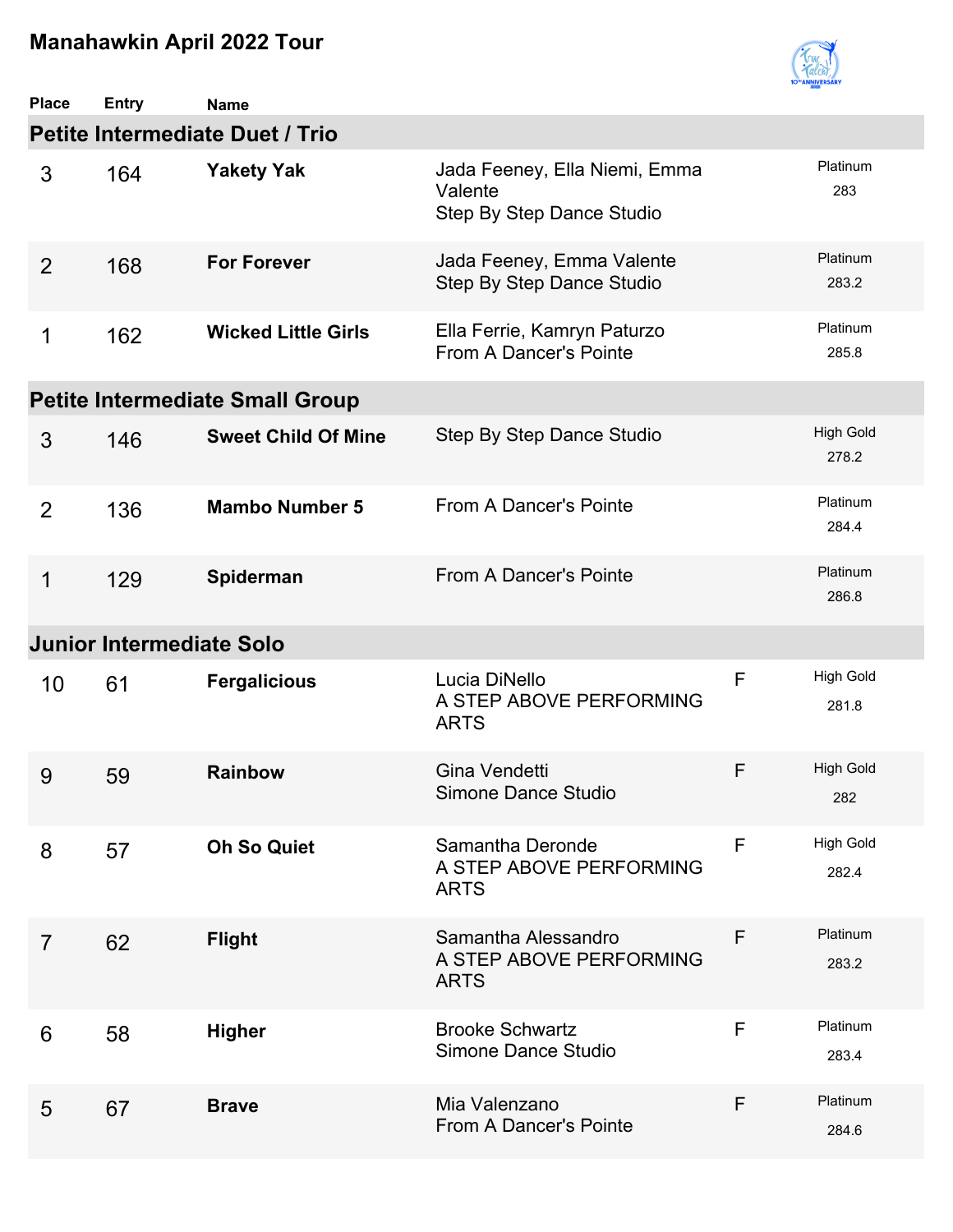

| <b>Place</b>   | <b>Entry</b> | <b>Name</b>                             |                                                                                    |   |                           |
|----------------|--------------|-----------------------------------------|------------------------------------------------------------------------------------|---|---------------------------|
| 4              | 64           | <b>You Can't Stop The</b><br>Girl       | <b>Madison Morse</b><br>Simone Dance Studio                                        | F | Platinum<br>284.6         |
| 3              | 68           | <b>Hit Me With a Hot Note</b>           | Olivia Ganci<br>A STEP ABOVE PERFORMING<br><b>ARTS</b>                             | F | Platinum<br>286.6         |
| $\overline{2}$ | 60           | <b>Where Our Dreams</b><br><b>Begin</b> | <b>Evangeline Sergentakis</b><br>Step By Step Dance Studio                         | F | Platinum<br>288.2         |
| 1              | 56           | <b>Beat</b>                             | Sydney Farbman<br>Step By Step Dance Studio                                        | F | Platinum<br>290           |
|                |              | <b>Junior Intermediate Duet / Trio</b>  |                                                                                    |   |                           |
| 10             | 174          | <b>Survivor</b>                         | Paige Holzapfel, Mia Valenzano<br>From A Dancer's Pointe                           |   | <b>High Gold</b><br>279.6 |
| 9              | 165          | <b>I Hope You Dance</b>                 | Gabriella Mollica, Julia Mucci<br>A STEP ABOVE PERFORMING<br><b>ARTS</b>           |   | <b>High Gold</b><br>279.8 |
| 8              | 176          | Run it                                  | Vanessa Angelo, Ella Gangi<br>A STEP ABOVE PERFORMING<br><b>ARTS</b>               |   | <b>High Gold</b><br>281.4 |
| $\overline{7}$ | 172          | <b>Blue Skies</b>                       | Giavanna Lanzano, Madelyn<br>Pope, Ivy Rich<br><b>Waves Of Motion Dance Center</b> |   | <b>High Gold</b><br>282.8 |
| 6              | 166          | <b>Hung Up</b>                          | Madison Chaplar, Coralie Salazar<br>A STEP ABOVE PERFORMING<br><b>ARTS</b>         |   | <b>High Gold</b><br>282.8 |
| 5              | 163          | <b>Money Money Money</b>                | Madison Chaplar, Summer Cohen<br>A STEP ABOVE PERFORMING<br><b>ARTS</b>            |   | Platinum<br>283           |
| 4              | 170          | <b>Boss Ladies</b>                      | Alexandra Horzempa, Evangeline<br>Sergentakis<br>Step By Step Dance Studio         |   | Platinum<br>283.2         |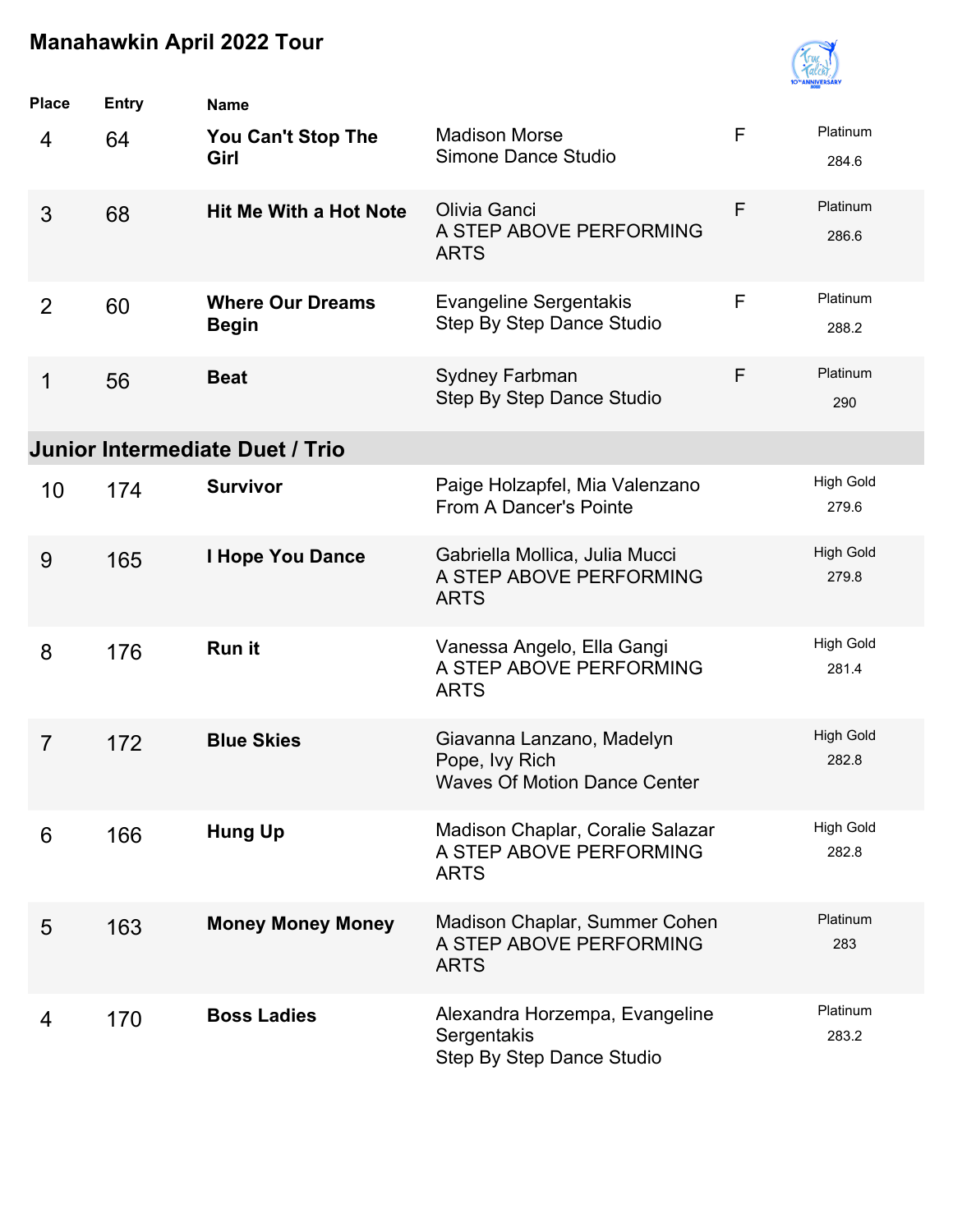

| <b>Place</b>   | <b>Entry</b> | <b>Name</b>                                   |                                                                                  |                           |
|----------------|--------------|-----------------------------------------------|----------------------------------------------------------------------------------|---------------------------|
| 3              | 175          | <b>Lose Control</b>                           | Alexandra Busby, Samantha<br>Deronde<br>A STEP ABOVE PERFORMING<br><b>ARTS</b>   | Platinum<br>284.4         |
| 2              | 171          | <b>Telephone</b>                              | Hailey Freire, Olivia Ganci<br>A STEP ABOVE PERFORMING<br><b>ARTS</b>            | Platinum<br>286.2         |
| 1              | 173          | <b>All Dressed Up</b>                         | Lillian Roohr, Sophia Rudisuhli,<br><b>Cameron Ustick</b><br>Simone Dance Studio | Platinum<br>290           |
|                |              | <b>Junior Intermediate Small Group</b>        |                                                                                  |                           |
| 8              | 122          | When I Grow Up                                | A STEP ABOVE PERFORMING<br><b>ARTS</b>                                           | <b>High Gold</b><br>276.4 |
| $\overline{7}$ | 118          | <b>Wind Beneath my</b><br><b>Wings</b>        | A STEP ABOVE PERFORMING<br><b>ARTS</b>                                           | <b>High Gold</b><br>278.4 |
| 6              | 121          | <b>The Face</b>                               | <b>Waves Of Motion Dance Center</b>                                              | <b>High Gold</b><br>280.8 |
| 5              | 151          | <b>A Moment</b>                               | From A Dancer's Pointe                                                           | <b>High Gold</b><br>281.4 |
| $\overline{4}$ | 142          | <b>Rhythm Of The Night</b>                    | Step By Step Dance Studio                                                        | Platinum<br>283           |
| 3              | 140          | <b>Mercy</b>                                  | Grace In Motion School Of Dance<br><b>LLC</b>                                    | Platinum<br>283.6         |
| 2              | 150          | <b>Something's Gotta</b><br><b>Hold On Me</b> | Step By Step Dance Studio                                                        | Platinum<br>284.2         |
| 1              | 138          | Ease On Down The<br><b>Road</b>               | <b>Waves Of Motion Dance Center</b>                                              | Platinum<br>285.4         |
|                |              | <b>Junior Intermediate Large Group</b>        |                                                                                  |                           |
| $\overline{7}$ | 149          | <b>Seven Nation Army</b>                      | A STEP ABOVE PERFORMING<br><b>ARTS</b>                                           | <b>High Gold</b><br>281.8 |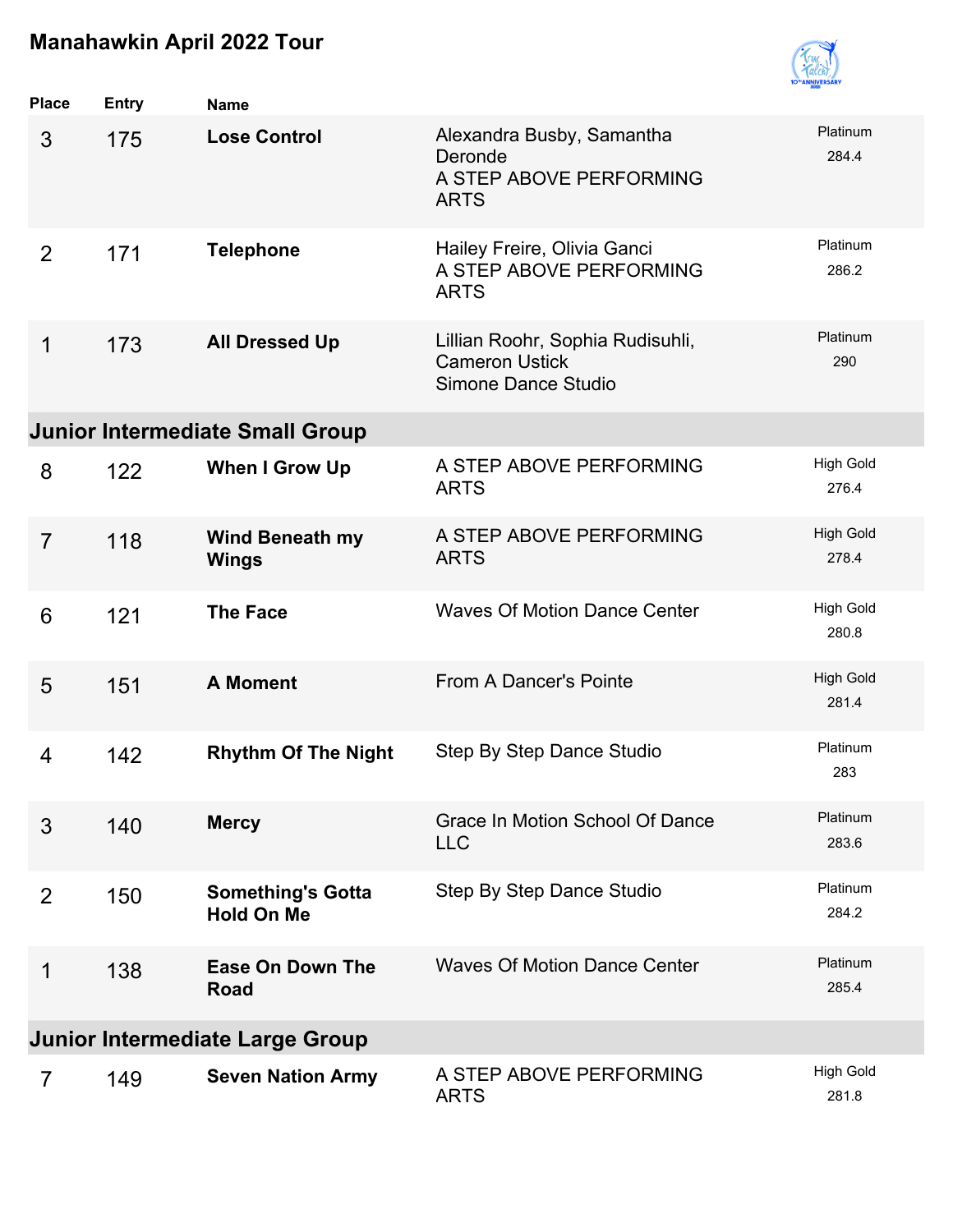

| <b>Place</b>   | <b>Entry</b>                  | <b>Name</b>                           |                                                             |              |                           |
|----------------|-------------------------------|---------------------------------------|-------------------------------------------------------------|--------------|---------------------------|
| 6              | 109                           | <b>Lil Swifties</b>                   | A STEP ABOVE PERFORMING<br><b>ARTS</b>                      |              | <b>High Gold</b><br>282.4 |
| 5              | 144                           | <b>Here I Come</b>                    | Grace In Motion School Of Dance<br><b>LLC</b>               |              | <b>High Gold</b><br>282.6 |
| 4              | 113                           | <b>Out for Delivery</b>               | A STEP ABOVE PERFORMING<br><b>ARTS</b>                      |              | Platinum<br>283.6         |
| 3              | 153                           | Let's Go Crazy                        | Simone Dance Studio                                         |              | Platinum<br>285.2         |
| 2              | 114                           | J Lo                                  | From A Dancer's Pointe                                      |              | Platinum<br>287.4         |
| 1              | 110                           | <b>Dream</b>                          | Simone Dance Studio                                         |              | Platinum<br>288.2         |
|                |                               | <b>Junior Intermediate Production</b> |                                                             |              |                           |
| 2              | 180                           | <b>Bring it On</b>                    | A STEP ABOVE PERFORMING<br><b>ARTS</b>                      |              | Platinum<br>287.5         |
| 1              | 184                           | <b>Legally Blonde</b>                 | A STEP ABOVE PERFORMING<br><b>ARTS</b>                      |              | Platinum<br>287.6         |
|                | <b>Teen Intermediate Solo</b> |                                       |                                                             |              |                           |
| 10             | 267                           | <b>My New Philosophy</b>              | Danielle O'Connel<br>A STEP ABOVE PERFORMING<br><b>ARTS</b> | F            | <b>High Gold</b><br>277.8 |
| 9              | 274                           | <b>Toxic Strings</b>                  | Lily O'Daly<br>A STEP ABOVE PERFORMING<br><b>ARTS</b>       | $\mathsf{F}$ | <b>High Gold</b><br>279   |
| 8              | 260                           | <b>Here Comes The</b><br>Change       | Gia Magliocco<br>A STEP ABOVE PERFORMING<br><b>ARTS</b>     | F            | <b>High Gold</b><br>279.2 |
| $\overline{7}$ | 261                           | <b>Castle</b>                         | Lucia Spuches<br>A STEP ABOVE PERFORMING<br><b>ARTS</b>     | F            | <b>High Gold</b><br>279.2 |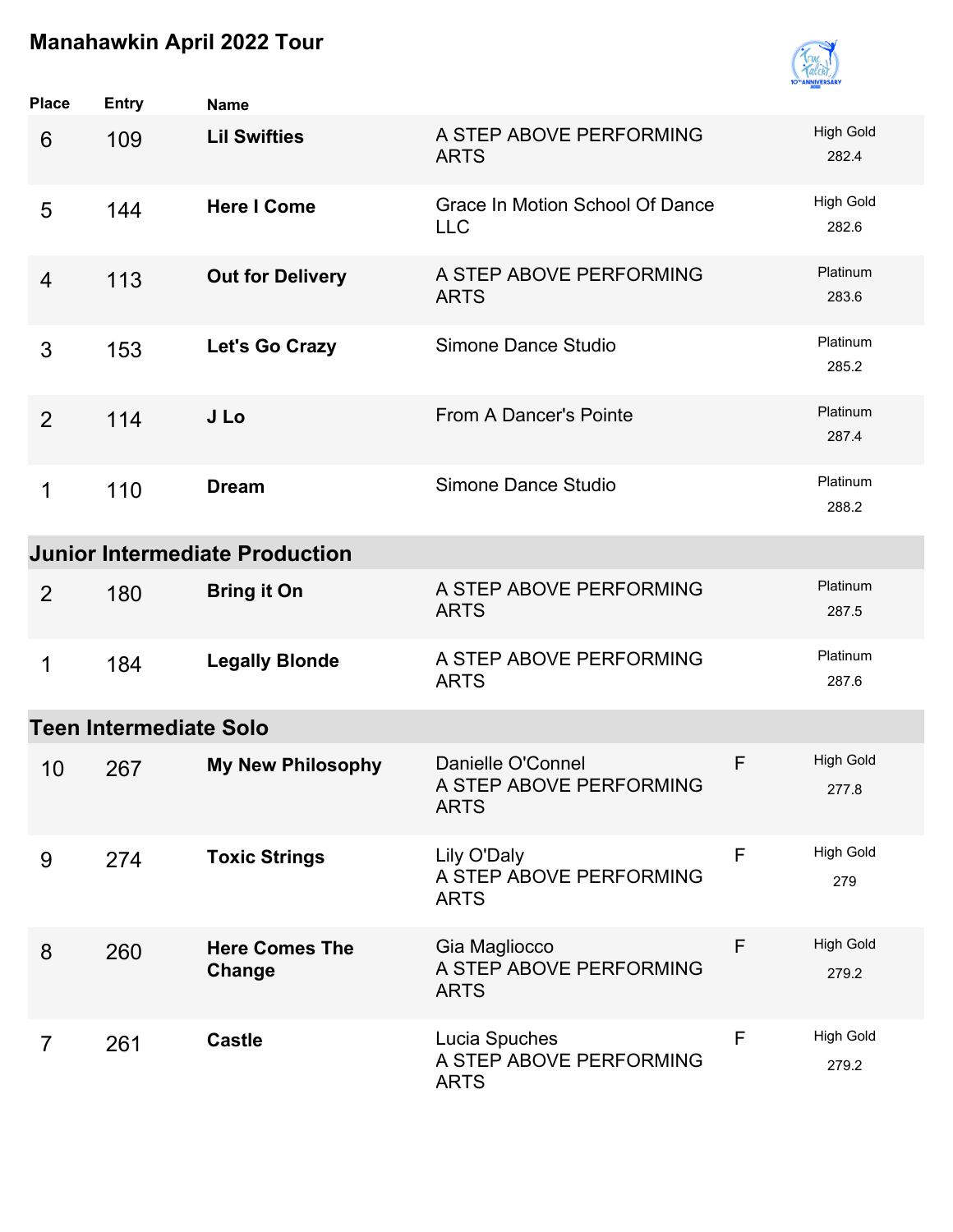

| <b>Place</b>   | <b>Entry</b> | <b>Name</b>                          |                                                                                                  |              |                           |
|----------------|--------------|--------------------------------------|--------------------------------------------------------------------------------------------------|--------------|---------------------------|
| 6              | 271          | <b>Out Tonight</b>                   | <b>Hailey Freire</b><br>A STEP ABOVE PERFORMING<br><b>ARTS</b>                                   | F            | <b>High Gold</b><br>279.6 |
| 5              | 270          | <b>Rich Girl</b>                     | <b>Summer Cohen</b><br>A STEP ABOVE PERFORMING<br><b>ARTS</b>                                    | $\mathsf{F}$ | <b>High Gold</b><br>279.8 |
| $\overline{4}$ | 272          | <b>Madness</b>                       | <b>Isabella Mento</b><br><b>Waves Of Motion Dance Center</b>                                     | F            | <b>High Gold</b><br>281.6 |
| 3              | 262          | <b>Move</b>                          | <b>Madison Cuoco</b><br>From A Dancer's Pointe                                                   | F            | Platinum<br>284.6         |
| 2              | 266          | <b>Bounce Me Brother</b>             | Adesola Afonja<br>Dance World Academy                                                            | F            | Platinum<br>288           |
| 1              | 269          | When I Get My Name In<br>Lights      | Mikayla Tolentino<br>Dance World Academy                                                         | $\mathsf{F}$ | Platinum<br>289.4         |
|                |              | <b>Teen Intermediate Duet / Trio</b> |                                                                                                  |              |                           |
| 5              | 21           | <b>What is This Feeling</b>          | Priscilla Hauner, Keira Metz<br>A STEP ABOVE PERFORMING<br><b>ARTS</b>                           |              | <b>High Gold</b><br>276   |
| 4              | 20           | <b>Turn to Stone</b>                 | Samantha Cain, Alexandra Gangi,<br><b>Haley Madden</b><br>A STEP ABOVE PERFORMING<br><b>ARTS</b> |              | <b>High Gold</b><br>278.2 |
| 3              | 19           | <b>Rock Star</b>                     | Laila Adamo, Lily O'Daly<br>A STEP ABOVE PERFORMING<br><b>ARTS</b>                               |              | <b>High Gold</b><br>279.2 |
| 2              | 18           | <b>Wind it Up</b>                    | Giuliana Farella, Danielle<br>O'Connel<br>A STEP ABOVE PERFORMING<br><b>ARTS</b>                 |              | <b>High Gold</b><br>281   |
| 1              | 11           | <b>Can't Do It Alone</b>             | Kaylee Hildick, Evelyn Holzapfel<br>From A Dancer's Pointe                                       |              | Platinum<br>284.6         |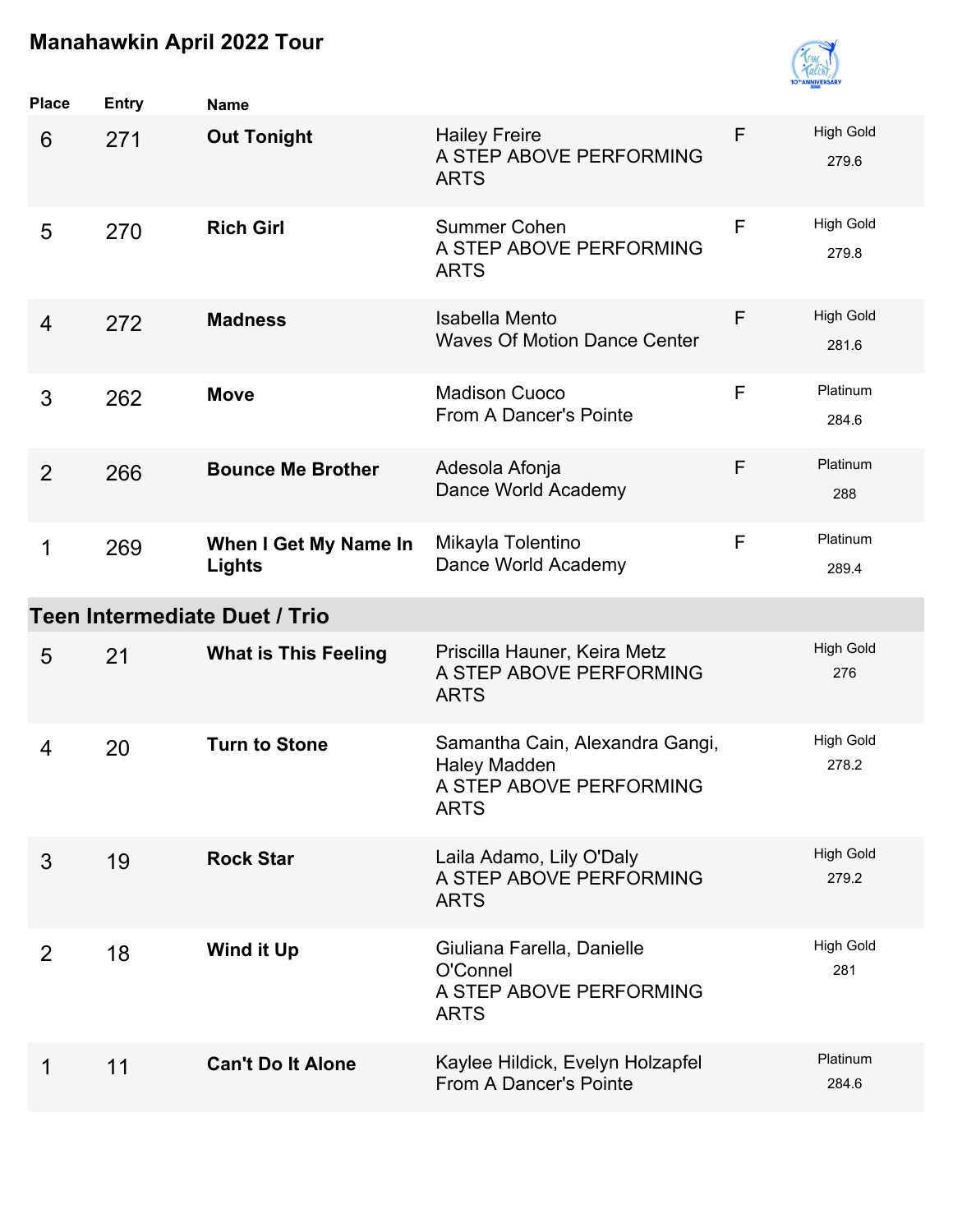

| <b>Place</b>   | <b>Entry</b>                    | <b>Name</b>                          |                                                                 |              |                   |
|----------------|---------------------------------|--------------------------------------|-----------------------------------------------------------------|--------------|-------------------|
|                |                                 | <b>Teen Intermediate Small Group</b> |                                                                 |              |                   |
| 1              | 197                             | Lose My Breath                       | From A Dancer's Pointe                                          |              | Platinum<br>284   |
|                |                                 | <b>Teen Intermediate Large Group</b> |                                                                 |              |                   |
| 1              | 202                             | Prom                                 | From A Dancer's Pointe                                          |              | Platinum<br>284.8 |
|                |                                 | <b>Teen Intermediate Production</b>  |                                                                 |              |                   |
| 1              | 198                             | <b>Pretty Little Liars</b>           | A STEP ABOVE PERFORMING<br><b>ARTS</b>                          |              | Platinum<br>285.6 |
|                | <b>Senior Intermediate Solo</b> |                                      |                                                                 |              |                   |
| 2              | 2                               | Landslide                            | Kaylee Hildick<br>From A Dancer's Pointe                        | F            | Platinum<br>284   |
| 1              | $\overline{4}$                  | <b>Rock With You</b>                 | Nayah Reagans<br>Dance World Academy                            | $\mathsf{F}$ | Platinum<br>289.6 |
|                | <b>Junior Advanced Solo</b>     |                                      |                                                                 |              |                   |
| 10             | 93                              | <b>Brave</b>                         | <b>Riley Knox</b><br>Simone Dance Studio                        | F            | Platinum<br>287.2 |
| 9              | 99                              | <b>Angel By The Wings</b>            | <b>Sydney Hitchins</b><br><b>Waves Of Motion Dance Center</b>   | F            | Platinum<br>287.4 |
| 8              | 94                              | <b>Speechless</b>                    | Makenna Knox<br>Simone Dance Studio                             | $\mathsf{F}$ | Platinum<br>288.4 |
| $\overline{7}$ | 102                             | <b>When You're Smiling</b>           | <b>Caitlin Kienle</b><br><b>Waves Of Motion Dance Center</b>    | $\mathsf{F}$ | Platinum<br>290.6 |
| 6              | 85                              | <b>Rotten To The Core</b>            | <b>Chloe Suscreba</b><br>Dance World Academy                    | $\mathsf{F}$ | Platinum<br>290.8 |
| 5              | 97                              | <b>Piece By Piece</b>                | <b>Gabriella Cornett</b><br><b>Waves Of Motion Dance Center</b> | F            | Platinum<br>292   |
| 4              | 80                              | <b>Praying</b>                       | Jaiden Guiterrez<br><b>Athletic Dance Institute</b>             | $\mathsf F$  | Platinum<br>292.2 |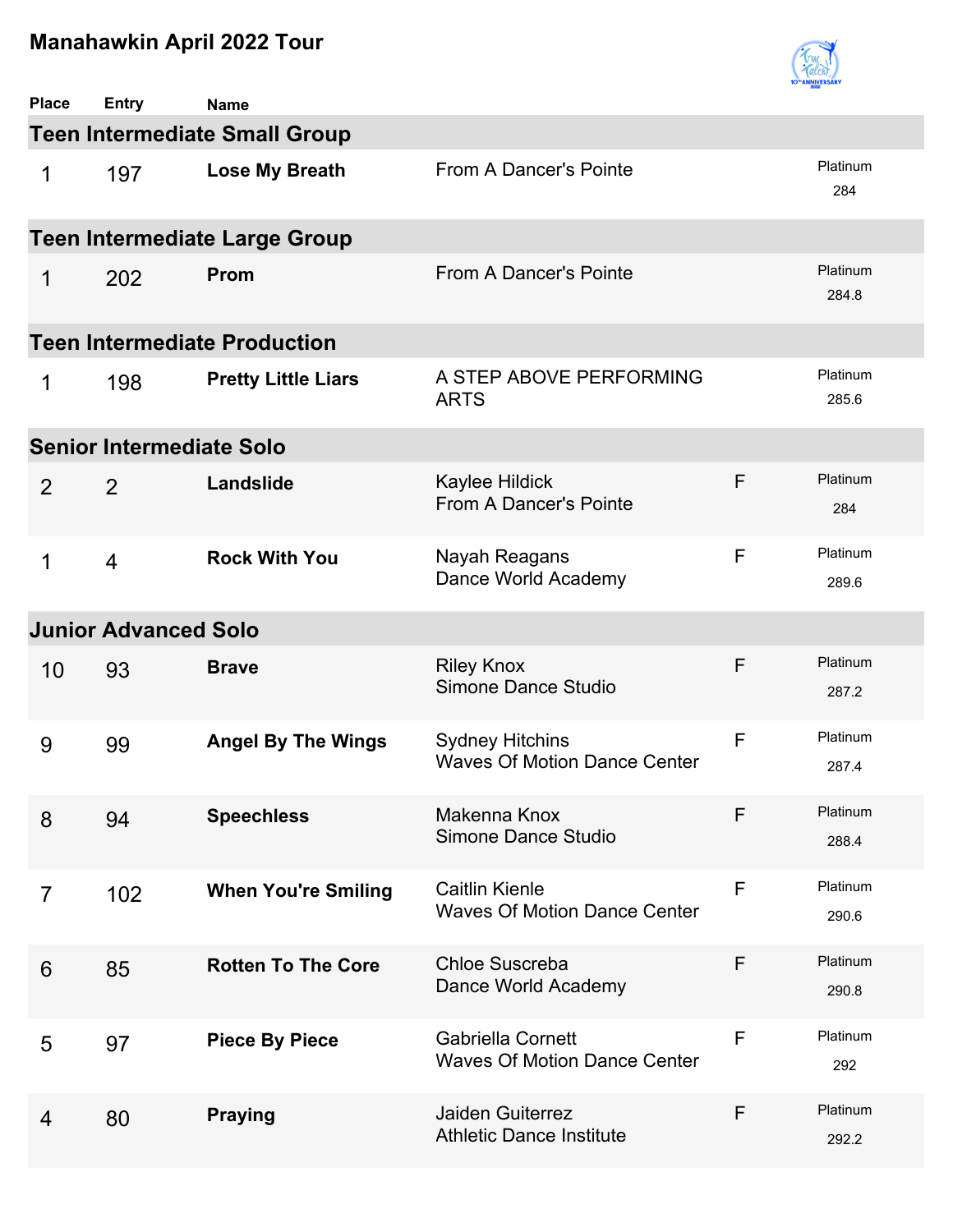

| Place          | <b>Entry</b> | <b>Name</b>                        |                                                                                         |              |                           |
|----------------|--------------|------------------------------------|-----------------------------------------------------------------------------------------|--------------|---------------------------|
| 3              | 100          | <b>See Me Now</b>                  | Savannah Simao<br><b>Waves Of Motion Dance Center</b>                                   | $\mathsf{F}$ | Platinum<br>293.2         |
| $\overline{2}$ | 101          | <b>Good At Being Bad</b>           | <b>Quinn Griffin</b><br>Dance World Academy                                             | F            | Platinum<br>293.6         |
| 1              | 84           | <b>Roxie</b>                       | Mia Nunziato<br>Simone Dance Studio                                                     | F            | Platinum<br>293.6         |
|                |              | <b>Junior Advanced Duet / Trio</b> |                                                                                         |              |                           |
| 10             | 187          | <b>Control</b>                     | Addyson Danchak, Maya Plawner<br><b>Athletic Dance Institute</b>                        |              | <b>High Gold</b><br>280.7 |
| 9              | 178          | <b>Feel Good</b>                   | Milena Ciaglia, Julia Lambros<br><b>Emotion In Motion Dance Center</b>                  |              | Platinum<br>284.2         |
| 8              | 186          | <b>Oh So Quiet</b>                 | Sydney Bielecki, Aubrey Flores,<br>Milly Salardino<br><b>Athletic Dance Institute</b>   |              | Platinum<br>285           |
| $\overline{7}$ | 183          | <b>We Will Rock You</b>            | Juliet Burgess, Leah Cox<br><b>Emotion In Motion Dance Center</b>                       |              | Platinum<br>285           |
| 6              | 181          | <b>Mirror</b>                      | Arianna Flores, Mia Kirupaharan<br><b>Athletic Dance Institute</b>                      |              | Platinum<br>285.6         |
| 5              | 185          | <b>That's My Girl</b>              | Gabriella Garcia, Julia Roye<br>Step By Step Dance Studio                               |              | Platinum<br>287.4         |
| 4              | 182          | <b>Salute</b>                      | Gabriella Cornett, Savannah<br>Simao<br><b>Waves Of Motion Dance Center</b>             |              | Platinum<br>287.8         |
| 3              | 188          | <b>Knock On Wood</b>               | Juliana Laytos, Mia Nunziato<br>Simone Dance Studio                                     |              | Platinum<br>289.4         |
| $\overline{2}$ | 177          | <b>Hush Hush</b>                   | Arianna Flores, Jaiden Guiterrez,<br>Mia Kirupaharan<br><b>Athletic Dance Institute</b> |              | Platinum<br>291.2         |
| 1              | 179          | I Can't Do It Alone                | Makenna Knox, Riley Knox<br>Simone Dance Studio                                         |              | Platinum<br>294           |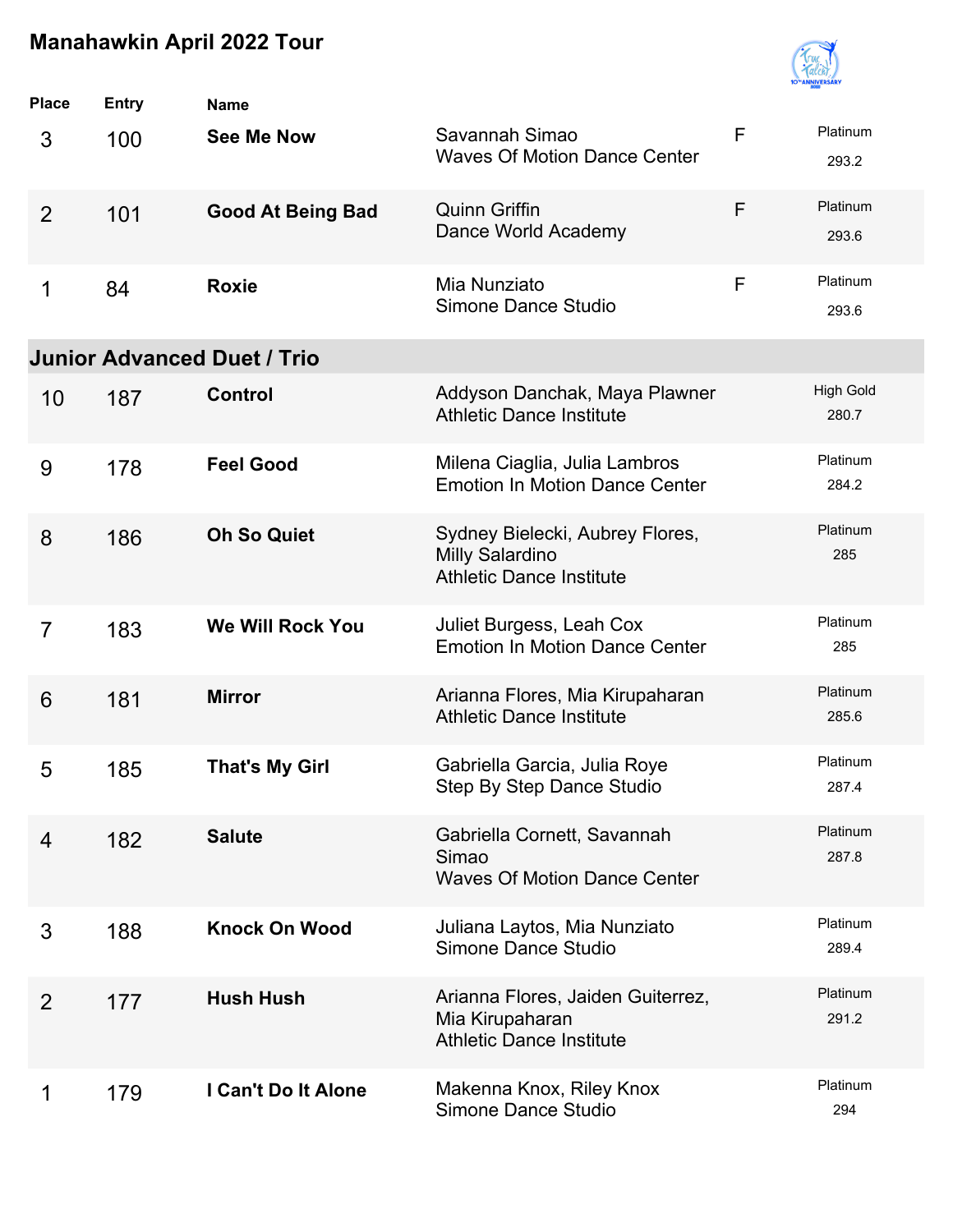

| <b>Place</b>   | <b>Entry</b> | <b>Name</b>                                 |                                       |                   |
|----------------|--------------|---------------------------------------------|---------------------------------------|-------------------|
|                |              | <b>Junior Advanced Small Group</b>          |                                       |                   |
| 10             | 111          | <b>Break the Rules</b>                      | <b>Athletic Dance Institute</b>       | Platinum<br>287.4 |
| 9              | 135          | <b>Hit Me With Your Best</b><br><b>Shot</b> | Simone Dance Studio                   | Platinum<br>287.4 |
| 8              | 120          | <b>This</b>                                 | Simone Dance Studio                   | Platinum<br>288.8 |
| $\overline{7}$ | 152          | Rain                                        | Simone Dance Studio                   | Platinum<br>289.4 |
| 6              | 117          | <b>Werk Out</b>                             | <b>Emotion In Motion Dance Center</b> | Platinum<br>289.6 |
| 5              | 128          | <b>Dance Off</b>                            | <b>Waves Of Motion Dance Center</b>   | Platinum<br>289.8 |
| $\overline{4}$ | 123          | <b>Work Me Down</b>                         | <b>Athletic Dance Institute</b>       | Platinum<br>290.2 |
| 3              | 126          | <b>Little Wonders</b>                       | Simone Dance Studio                   | Platinum<br>290.6 |
| 2              | 156          | <b>Survive</b>                              | Simone Dance Studio                   | Platinum<br>291.6 |
| 1              | 141          | <b>Fantasmic</b>                            | <b>Emotion In Motion Dance Center</b> | Platinum<br>293.6 |
|                |              | <b>Junior Advanced Large Group</b>          |                                       |                   |
| 6              | 127          | <b>Switch</b>                               | <b>Athletic Dance Institute</b>       | Platinum<br>283.4 |
| 5              | 107          | You Can't Stop the<br><b>Beat</b>           | <b>Athletic Dance Institute</b>       | Platinum<br>286.2 |
| 4              | 119          | <b>Human</b>                                | <b>Athletic Dance Institute</b>       | Platinum<br>286.2 |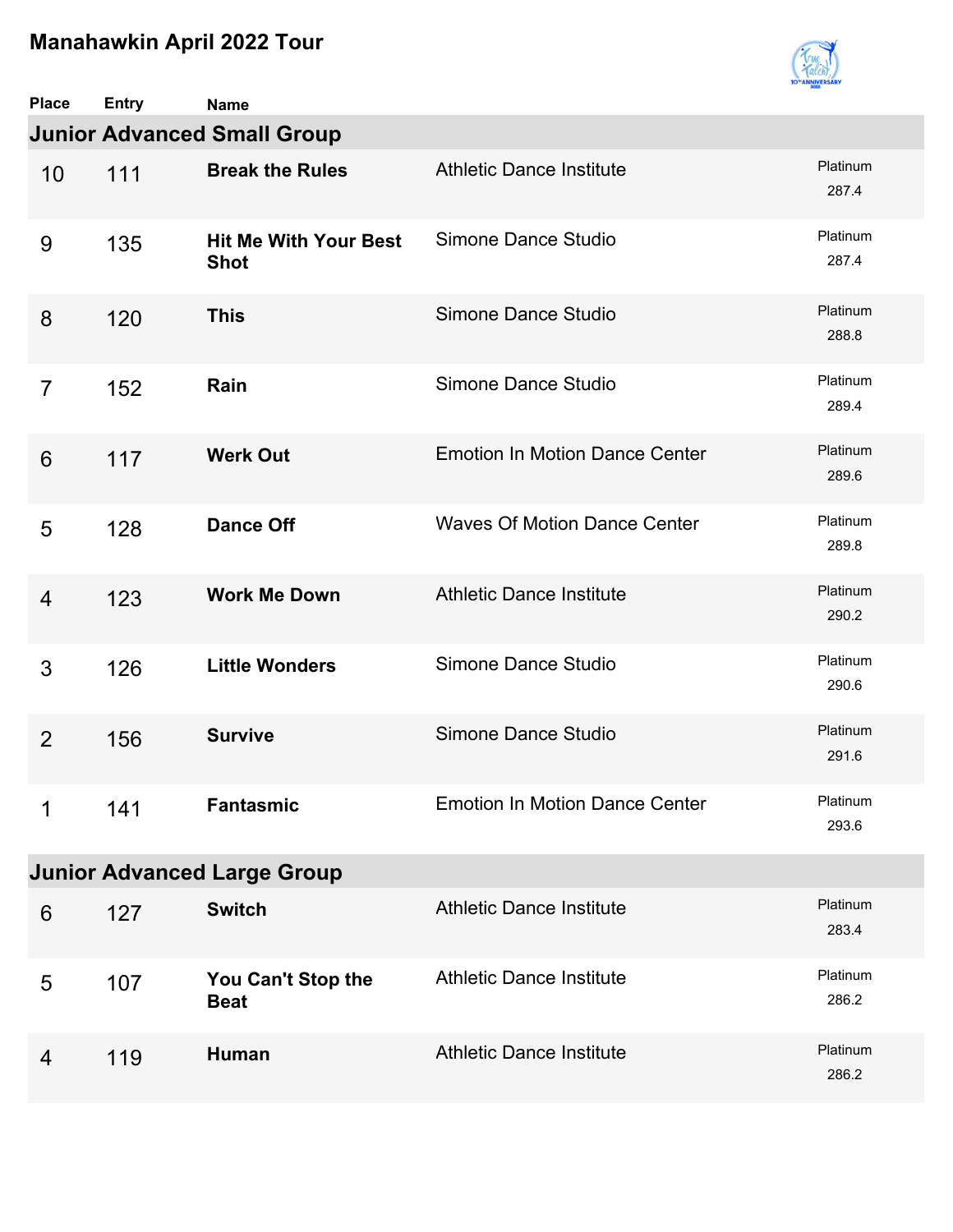

| <b>Place</b>    | <b>Entry</b>              | <b>Name</b>                        |                                                                 |   |                        |
|-----------------|---------------------------|------------------------------------|-----------------------------------------------------------------|---|------------------------|
| 3               | 137                       | <b>Storm</b>                       | <b>Waves Of Motion Dance Center</b>                             |   | Platinum<br>293.4      |
| $\overline{2}$  | 160                       | <b>Big Time</b>                    | Dance World Academy                                             |   | True Platinum<br>295.8 |
| 1               | 133                       | Kooza                              | <b>Waves Of Motion Dance Center</b>                             |   | True Platinum<br>296.4 |
|                 |                           | <b>Junior Advanced Production</b>  |                                                                 |   |                        |
| 2               | 192                       | <b>Walk Like An Egyption</b>       | Simone Dance Studio                                             |   | Platinum<br>290.4      |
| 1               | 189                       | <b>Legally Blonde</b>              | <b>Waves Of Motion Dance Center</b>                             |   | Platinum<br>293        |
|                 | <b>Teen Advanced Solo</b> |                                    |                                                                 |   |                        |
| 10              | 319                       | <b>Lost Without You</b>            | Ava Pavljuk<br>Simone Dance Studio                              | F | Platinum<br>291        |
| 9               | 322                       | It Had Better Be<br><b>Tonight</b> | Hope Holloway<br>Dance World Academy                            | F | Platinum<br>291        |
| 8               | 275                       | In the Silence                     | <b>Angie Perez</b><br>Dance World Academy                       | F | Platinum<br>291.2      |
| $\overline{7}$  | 295                       | If Only You Knew                   | Ava Luu<br><b>Simone Dance Studio</b>                           | F | Platinum<br>291.6      |
| $6\phantom{1}6$ | 293                       | <b>Skinny Love</b>                 | Daniella Alessandro<br>A STEP ABOVE PERFORMING<br><b>ARTS</b>   | F | Platinum<br>291.8      |
| 5               | 307                       | <b>Song Of The Siren</b>           | Arianna Flournoy<br>Dance World Academy                         | F | Platinum<br>291.8      |
| 4               | 305                       | Beggin'                            | <b>Abigail Benning</b><br><b>Emotion In Motion Dance Center</b> | F | Platinum<br>292.6      |
| 3               | 317                       | <b>Nicest Thing</b>                | Evelyn Holzapfel<br>From A Dancer's Pointe                      | F | True Platinum<br>295   |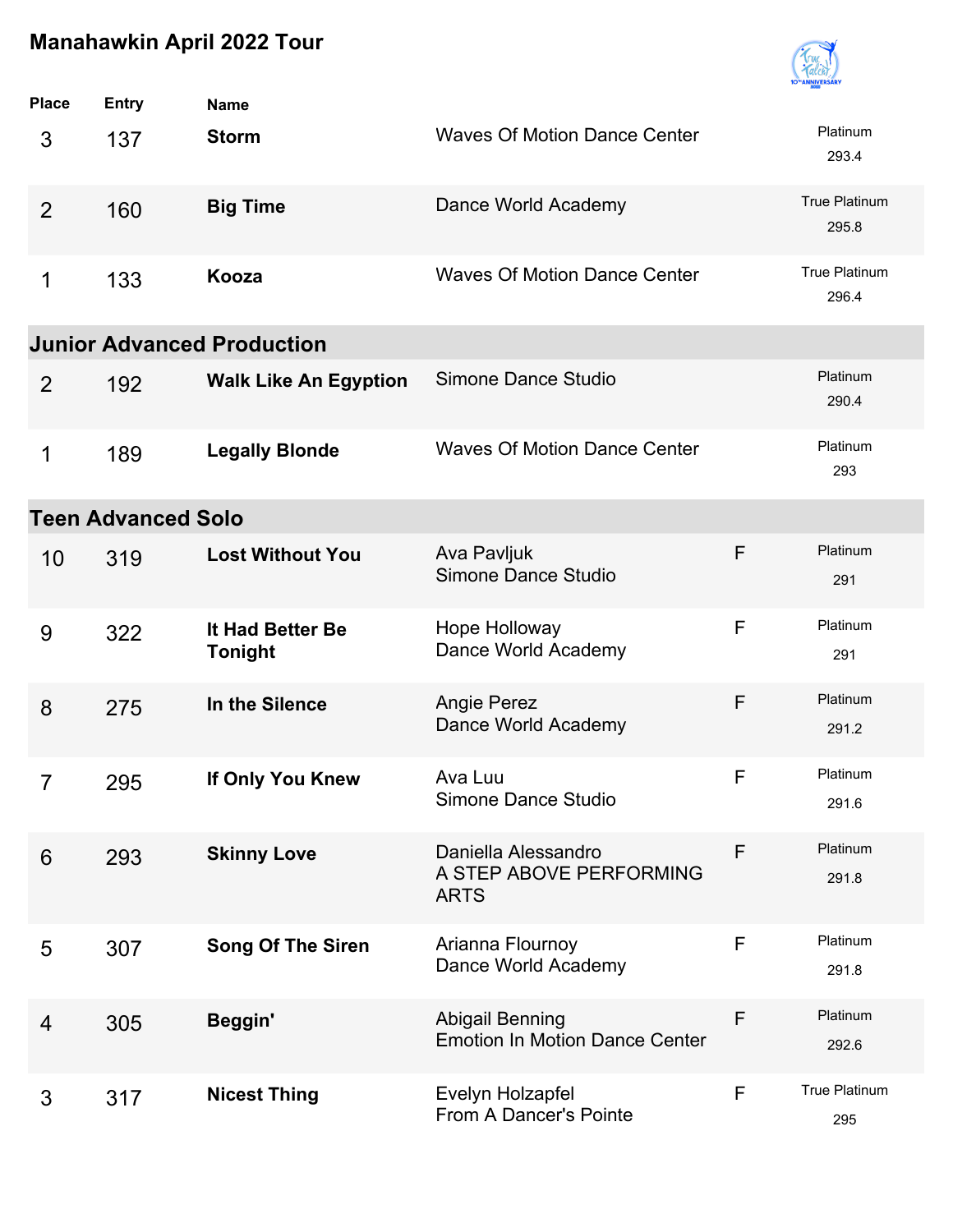

| <b>Place</b>   | <b>Entry</b> | <b>Name</b>                      |                                                                                                   |   |                             |
|----------------|--------------|----------------------------------|---------------------------------------------------------------------------------------------------|---|-----------------------------|
| 2              | 326          | Fame                             | Gianna Luchs<br>A STEP ABOVE PERFORMING<br><b>ARTS</b>                                            | F | <b>True Platinum</b><br>296 |
| 1              | 325          | <b>Sweet Georgia Brown</b>       | Ariana Campbell<br>Dance World Academy                                                            | F | <b>True Platinum</b><br>298 |
|                |              | <b>Teen Advanced Duet / Trio</b> |                                                                                                   |   |                             |
| 10             | 13           | <b>Let's Work</b>                | Alexandra Antini, Emily Decker,<br>Savannah Finn<br><b>Emotion In Motion Dance Center</b>         |   | Platinum<br>286.6           |
| 9              | 16           | A New Day Has Come               | Daniella Alessandro, Alexandra<br>Angelo, Brooke Borgia<br>A STEP ABOVE PERFORMING<br><b>ARTS</b> |   | Platinum<br>286.8           |
| 8              | 23           | <b>Every Breath You Take</b>     | Gina Gervase, Sofia Paparella<br><b>Emotion In Motion Dance Center</b>                            |   | Platinum<br>288             |
| $\overline{7}$ | 25           | <b>Me and My Girls</b>           | Leah Bartony, Sydney Kochinski,<br><b>Justine Panten</b><br>Step By Step Dance Studio             |   | Platinum<br>288.6           |
| 6              | 8            | <b>Ruby Blue</b>                 | Abigail Benning, Gina Gervase<br><b>Emotion In Motion Dance Center</b>                            |   | Platinum<br>288.6           |
| 5              | 26           | <b>Already Gone</b>              | Nicole Justi, Gianna Luchs,<br>Patricia Rood<br>A STEP ABOVE PERFORMING<br><b>ARTS</b>            |   | Platinum<br>289             |
| $\overline{4}$ | 6            | <b>Post That</b>                 | Isabella Bongiovi, Jessica Mason<br><b>Emotion In Motion Dance Center</b>                         |   | Platinum<br>290.8           |
| 3              | 12           | <b>Bom Bom Bom</b>               | Ella Kochinski, Sydney Kochinski<br>Step By Step Dance Studio                                     |   | Platinum<br>291.4           |
| 2              | 9            | <b>Footprints</b>                | Katherine Taylor, Samantha Taylor<br><b>Waves Of Motion Dance Center</b>                          |   | Platinum<br>292             |
| 1              | 14           | <b>The Other Side</b>            | Caitlin Kienle, Katherine Taylor<br><b>Waves Of Motion Dance Center</b>                           |   | Platinum<br>292             |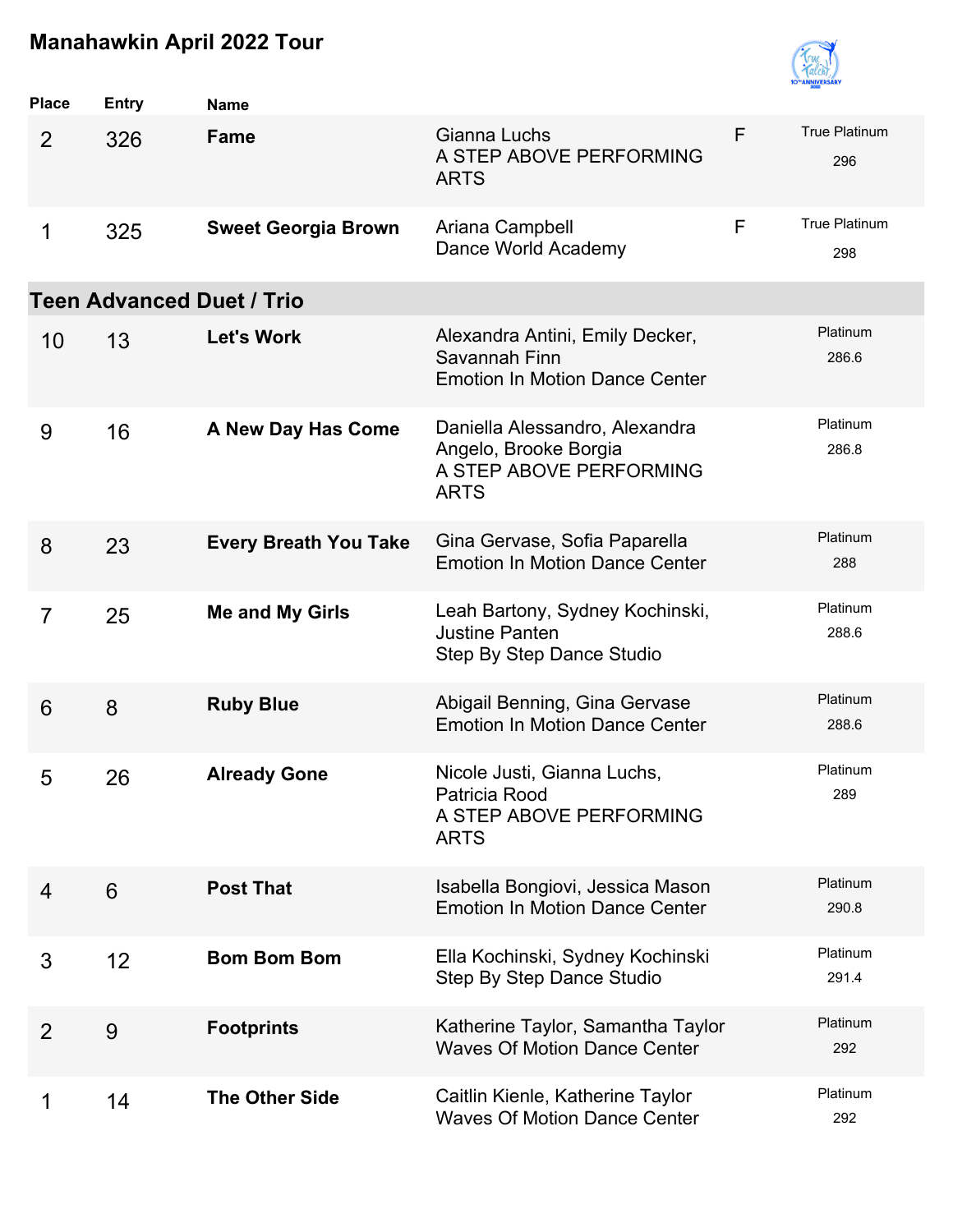

| <b>Place</b>   | <b>Entry</b> | <b>Name</b>                              |                                       |                        |
|----------------|--------------|------------------------------------------|---------------------------------------|------------------------|
|                |              | <b>Teen Advanced Small Group</b>         |                                       |                        |
| 10             | 224          | What A Mess I'm In                       | <b>Emotion In Motion Dance Center</b> | Platinum<br>289        |
| 9              | 207          | <b>Circus</b>                            | <b>Emotion In Motion Dance Center</b> | Platinum<br>289.6      |
| 8              | 212          | <b>Waving Through A</b><br><b>Window</b> | <b>Waves Of Motion Dance Center</b>   | Platinum<br>289.8      |
| $\overline{7}$ | 215          | <b>Smooth Criminal</b>                   | <b>Waves Of Motion Dance Center</b>   | Platinum<br>290        |
| 6              | 211          | Runnin'                                  | Step By Step Dance Studio             | Platinum<br>290.2      |
| 5              | 209          | <b>Sign Of The Times</b>                 | Simone Dance Studio                   | Platinum<br>290.8      |
| $\overline{4}$ | 204          | <b>Tainted Love</b>                      | Simone Dance Studio                   | Platinum<br>292.2      |
| 3              | 239          | <b>Anywhere Away From</b><br><b>Here</b> | Simone Dance Studio                   | Platinum<br>293.4      |
| 2              | 241          | <b>The Village</b>                       | <b>Emotion In Motion Dance Center</b> | True Platinum<br>295.4 |
| 1              | 223          | <b>Immortal</b>                          | Dance World Academy                   | True Platinum<br>296   |
|                |              | <b>Teen Advanced Large Group</b>         |                                       |                        |
| 10             | 196          | <b>Tightrope</b>                         | Step By Step Dance Studio             | Platinum<br>284.8      |
| 9              | 220          | <b>Jock Jams</b>                         | Step By Step Dance Studio             | Platinum<br>285        |
| 8              | 255          | <b>Highs and Lows</b>                    | <b>Emotion In Motion Dance Center</b> | Platinum<br>285.2      |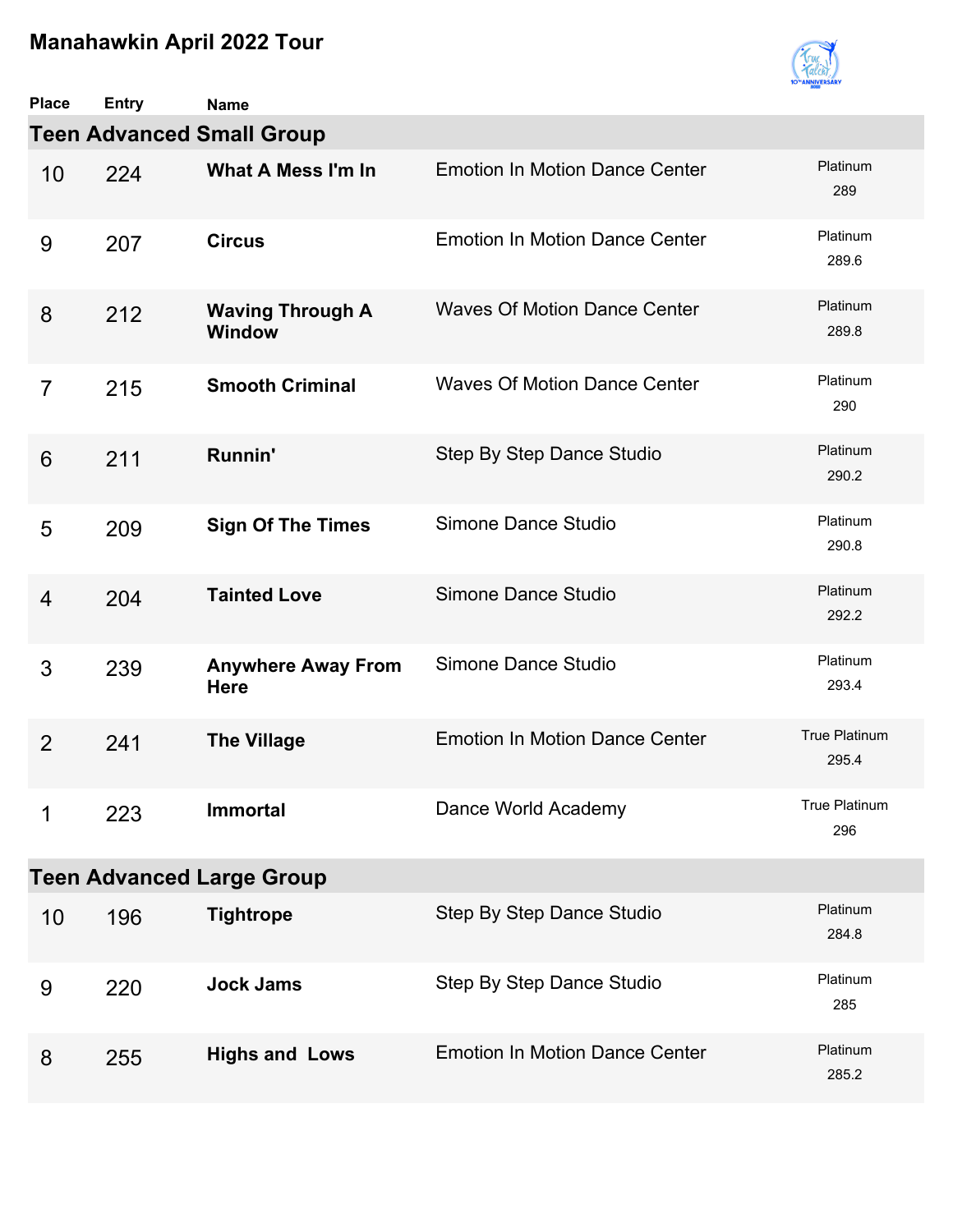

| <b>Place</b>   | <b>Entry</b>                | <b>Name</b>                     |                                                        |              |                               |
|----------------|-----------------------------|---------------------------------|--------------------------------------------------------|--------------|-------------------------------|
| $\overline{7}$ | 217                         | <b>Broadway Here I Come</b>     | <b>Emotion In Motion Dance Center</b>                  |              | Platinum<br>285.6             |
| 6              | 256                         | <b>My Love</b>                  | A STEP ABOVE PERFORMING<br><b>ARTS</b>                 |              | Platinum<br>288.6             |
| 5              | 216                         | <b>Rise and Shine</b>           | Step By Step Dance Studio                              |              | Platinum<br>290.2             |
| $\overline{4}$ | 219                         | <b>Dancing With Myself</b>      | Dance World Academy                                    |              | Platinum<br>290.8             |
| 3              | 253                         | <b>Hold Back The River</b>      | Simone Dance Studio                                    |              | Platinum<br>293.2             |
| $\overline{2}$ | 218                         | <b>Wicked</b>                   | A STEP ABOVE PERFORMING<br><b>ARTS</b>                 |              | Platinum<br>293.8             |
| 1              | 252                         | <b>Tableau Vivant</b>           | Dance World Academy                                    |              | <b>True Platinum</b><br>296.4 |
|                |                             | <b>Teen Advanced Production</b> |                                                        |              |                               |
| 4              | 258                         | <b>Stayin' Alive</b>            | Step By Step Dance Studio                              |              | Platinum<br>286.6             |
| 3              | 259                         | <b>Dancin' Fool</b>             | Dance World Academy                                    |              | <b>True Platinum</b><br>295.2 |
| $\overline{2}$ | 221                         | <b>Somebody To Love</b>         | Simone Dance Studio                                    |              | True Platinum<br>295.4        |
| 1              | 242                         | <b>Backing Down</b>             | Dance World Academy                                    |              | True Platinum<br>296.8        |
|                | <b>Senior Advanced Solo</b> |                                 |                                                        |              |                               |
| 10             | 35                          | <b>Body Language</b>            | Nicole Justi<br>A STEP ABOVE PERFORMING<br><b>ARTS</b> | F            | Platinum<br>288.6             |
| 9              | 55                          | <b>I Want You Back</b>          | Izabel Barzola<br>Dance World Academy                  | $\mathsf{F}$ | Platinum<br>290.4             |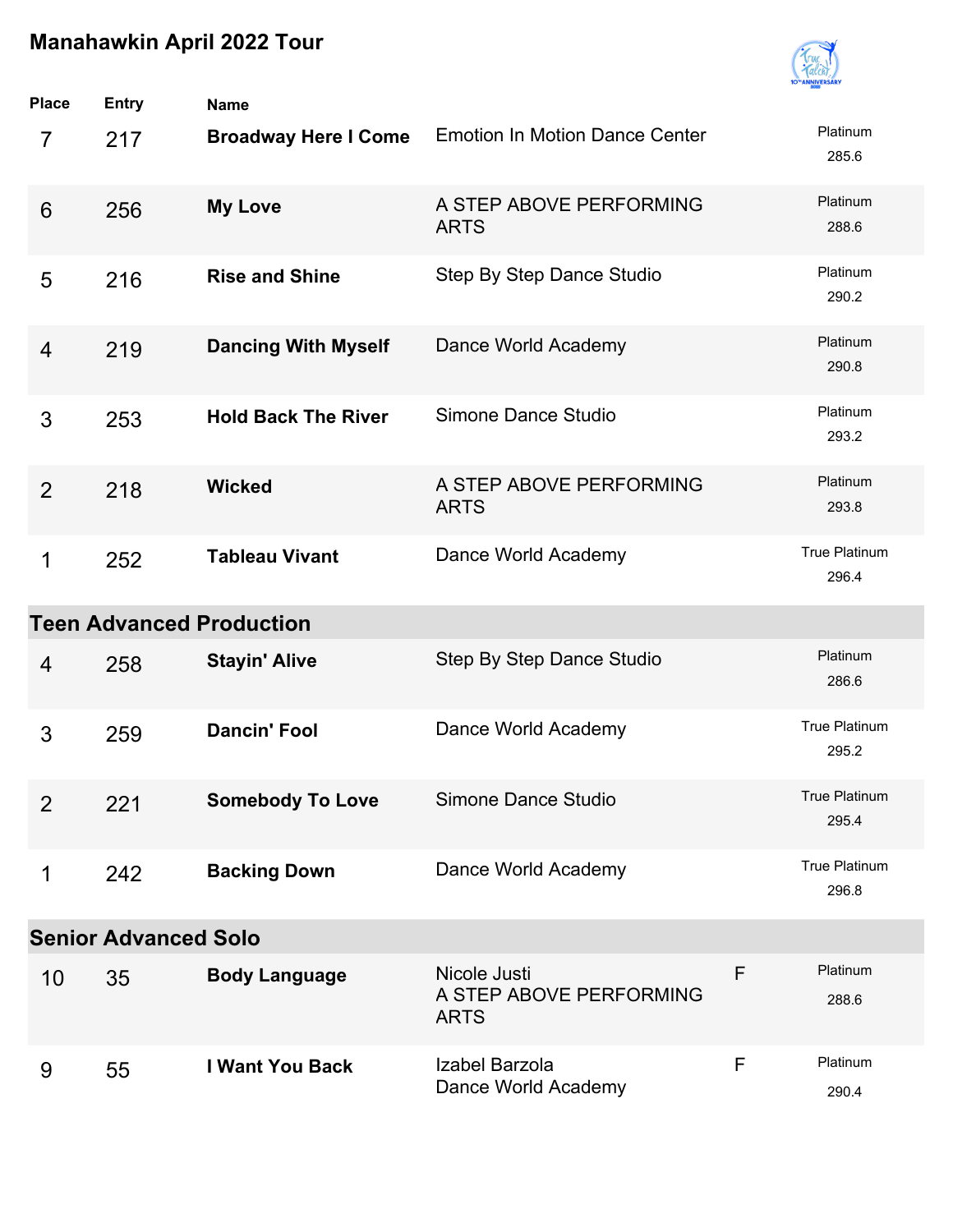

| <b>Place</b>              | <b>Entry</b>                     | <b>Name</b>                     |                                                                                |   |                           |  |
|---------------------------|----------------------------------|---------------------------------|--------------------------------------------------------------------------------|---|---------------------------|--|
| 8                         | 37                               | <b>Never Enough</b>             | <b>Corinne Reed</b><br>From A Dancer's Pointe                                  | F | Platinum<br>290.6         |  |
| $\overline{7}$            | 39                               | I Want a Sunday Kind<br>Of Love | Patricia Rood<br>A STEP ABOVE PERFORMING<br><b>ARTS</b>                        | F | Platinum<br>291.2         |  |
| 6                         | 38                               | <b>Drops Of Jupiter</b>         | Sofia Paparella<br><b>Emotion In Motion Dance Center</b>                       | F | Platinum<br>292.2         |  |
| 5                         | 40                               | <b>Praying</b>                  | Asia Garrison<br>Simone Dance Studio                                           | F | Platinum<br>294.4         |  |
| $\overline{4}$            | 53                               | <b>All Coming Back</b>          | Katherine Taylor<br><b>Waves Of Motion Dance Center</b>                        | F | True Platinum<br>295      |  |
| 3                         | 29                               | <b>You Say</b>                  | <b>Emily Levitis</b><br>Dance World Academy                                    | F | True Platinum<br>295.2    |  |
| $\overline{2}$            | 31                               | <b>Bohemian Rhapsody</b>        | Shanna Landestoy<br>Dance World Academy                                        | F | True Platinum<br>296      |  |
| 1                         | 44                               | <b>Too Darn Hot</b>             | <b>Sydney Valentine</b><br>Dance World Academy                                 | F | True Platinum<br>298.8    |  |
|                           | <b>Petite Novice Duet / Trio</b> |                                 |                                                                                |   |                           |  |
| 3                         | 193                              | <b>Best Friends</b>             | Daniella Deronde, Kaitlyn Mucci<br>A STEP ABOVE PERFORMING<br><b>ARTS</b>      |   | <b>High Gold</b><br>278.8 |  |
| 2                         | 191                              | Route 66                        | Isabella Aquino, Isabella Glandz<br>From A Dancer's Pointe                     |   | Platinum<br>283           |  |
| 1                         | 190                              | <b>Go The Distance</b>          | Tessa Boyd, Alina Fidura, Lily<br>Hayes<br><b>Waves Of Motion Dance Center</b> |   | Platinum<br>286           |  |
| <b>Petite Novice Trio</b> |                                  |                                 |                                                                                |   |                           |  |
| 1                         | 154                              | <b>Mermaid Party</b>            | From A Dancer's Pointe                                                         |   | <b>High Gold</b><br>282.4 |  |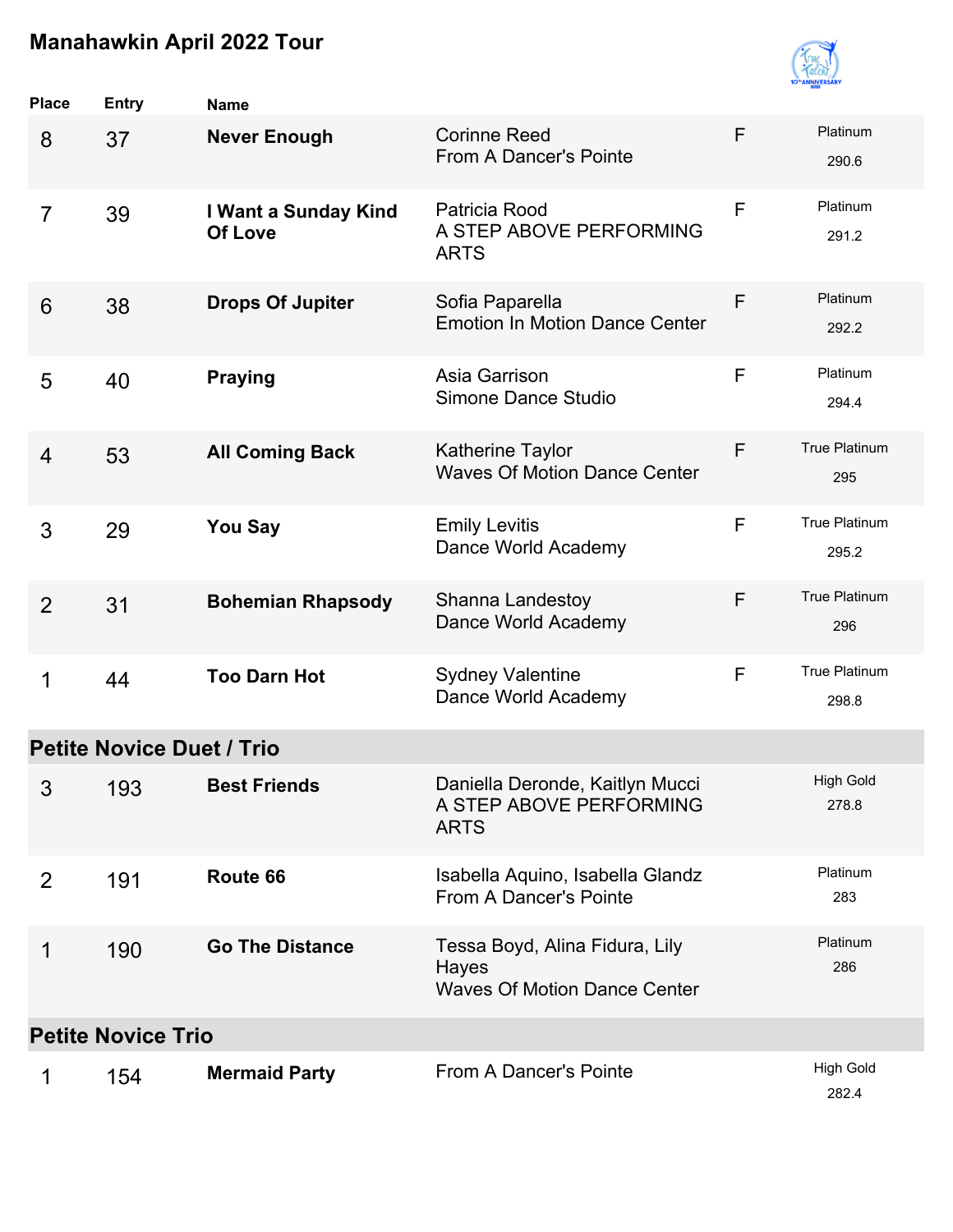

| <b>Place</b>                     | <b>Entry</b> | <b>Name</b>                    |                                                |   |                           |  |  |  |
|----------------------------------|--------------|--------------------------------|------------------------------------------------|---|---------------------------|--|--|--|
| <b>Petite Novice Small Group</b> |              |                                |                                                |   |                           |  |  |  |
| 9                                | 158          | <b>Dear Future Husband</b>     | <b>Emotion In Motion Dance Center</b>          |   | <b>High Gold</b><br>279.6 |  |  |  |
| 8                                | 159          | <b>Kids Of The Future</b>      | From A Dancer's Pointe                         |   | <b>High Gold</b><br>280.2 |  |  |  |
| $\overline{7}$                   | 132          | <b>Fresh Prince of Bel-Air</b> | A STEP ABOVE PERFORMING<br><b>ARTS</b>         |   | <b>High Gold</b><br>281   |  |  |  |
| 6                                | 130          | <b>Surf's Up</b>               | <b>Waves Of Motion Dance Center</b>            |   | Platinum<br>286.4         |  |  |  |
| 5                                | 134          | <b>Rescue Me</b>               | <b>Waves Of Motion Dance Center</b>            |   | Platinum<br>286.4         |  |  |  |
| 4                                | 125          | <b>Here Comes The Sun</b>      | From A Dancer's Pointe                         |   | Platinum<br>287           |  |  |  |
| 3                                | 116          | Pop                            | <b>Waves Of Motion Dance Center</b>            |   | Platinum<br>288           |  |  |  |
| $\overline{2}$                   | 139          | <b>Around The World</b>        | <b>Waves Of Motion Dance Center</b>            |   | Platinum<br>288.4         |  |  |  |
| 1                                | 155          | <b>Burnin' Love</b>            | Simone Dance Studio                            |   | Platinum<br>289.4         |  |  |  |
| <b>Petite Novice Large Group</b> |              |                                |                                                |   |                           |  |  |  |
| 2                                | 112          | <b>Hard Knock Life</b>         | <b>Waves Of Motion Dance Center</b>            |   | Platinum<br>283.4         |  |  |  |
| 1                                | 108          | <b>New York NY</b>             | <b>Waves Of Motion Dance Center</b>            |   | Platinum<br>285           |  |  |  |
| <b>Junior Novice Solo</b>        |              |                                |                                                |   |                           |  |  |  |
| 3                                | 104          | <b>Once Upon A Dream</b>       | <b>Aubrey Devine</b><br>From A Dancer's Pointe | F | <b>High Gold</b><br>281.6 |  |  |  |
| 2                                | 105          | <b>Baby I'm A Star</b>         | Cassie Viscomi<br>From A Dancer's Pointe       | F | <b>High Gold</b><br>281.6 |  |  |  |